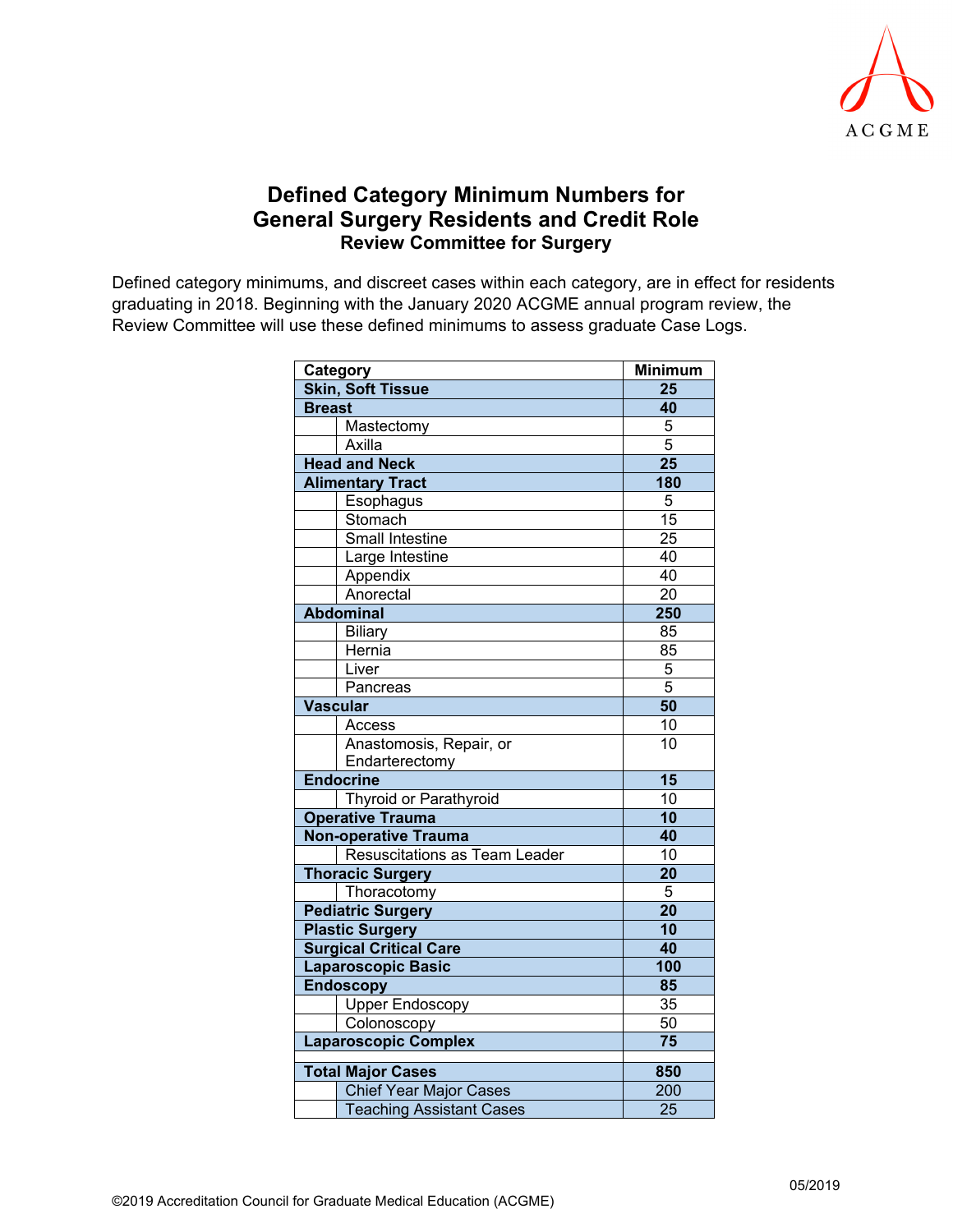### **Minimum Case Requirements by PGY-3**

Residents must have at least 250 operations by the beginning of their PG-3 year, effective with applicants who began residency in July 2014.

- The 250 cases can include procedures performed as Operating Surgeon or First Assistant.
- Of the 250, at least 200 must be in the defined categories, endoscopies, or e-codes (see below for information on e-codes).
- Up to 50 non-defined cases can be applied to this requirement.

### **These requirements are in effect for residents graduating in 2020, and will be assessed beginning with the 2021 ACGME annual program review.**

*E-Codes: General surgery residents can use e-codes to receive ACGME Case Log credit for vascular surgical procedures. E-codes allow more than one resident to take credit for an arterial exposure and repair. The resident who accomplishes the exposure should add an "E" to the case ID for the system to allow credit for a second procedure on the same patient. The relevant CPT codes to use are: 35201 (Repair blood vessel, direct; neck); 35206 (upper extremity); 35216 (intra-thoracic without bypass); 35221 (intra-abdominal), and 35226 (lower extremity). Four categories are available under Trauma for residents to enter arterial exposures.*